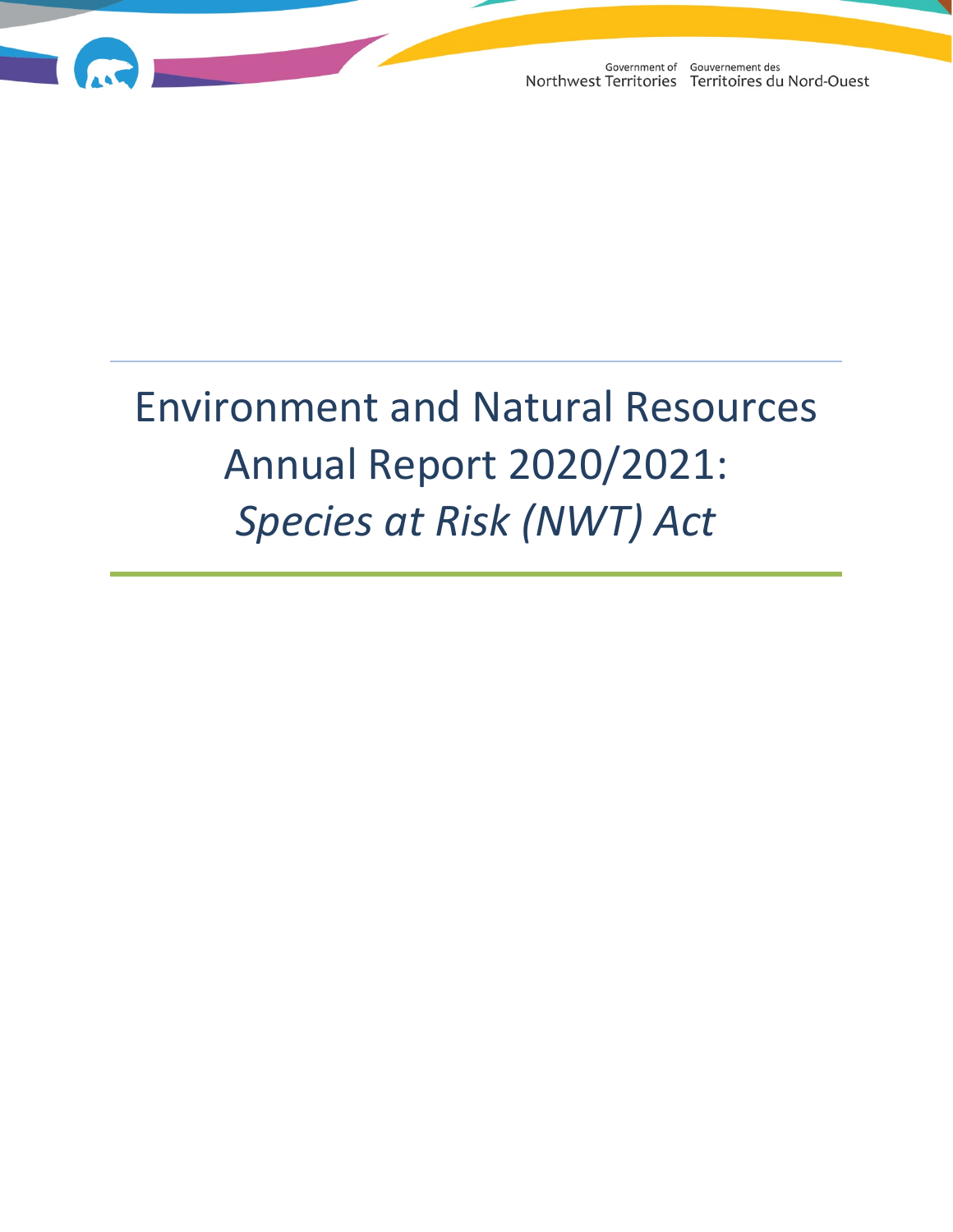#### **MINISTER'S MESSAGE**

I am pleased to submit the following 2020/2021 annual report to the Conference of Management Authorities (CMA) as required by the *Species at Risk (NWT) Act.*

Under sections 79(8), 82(3), and 84(8) of the *Species at Risk (NWT) Act* (the Act), the Minister of Environment and Natural Resources (ENR) must provide an annual report to the CMA by July 1 each year respecting:

- Agreements and orders made under Section 79;
- Exemptions made under Section 82(1)(a) and the reasons provided to the Minister under Section 82(2)(a); and,
- Permits issued under Section 84(1), and of those refused, including the reasons for issuing or refusing to issue a permit.

The *ENVIRONMENT AND NATURAL RESOURCES Annual Report 2020/2021: Species at Risk (NWT) Act* covers the fiscal year ending March 31, 2021 and will be made available to the public at [nwtspeciesatrisk.ca.](http://nwtspeciesatrisk.ca/)

Respectfully submitted,



Shane Thompson Minister Environment and Natural Resources